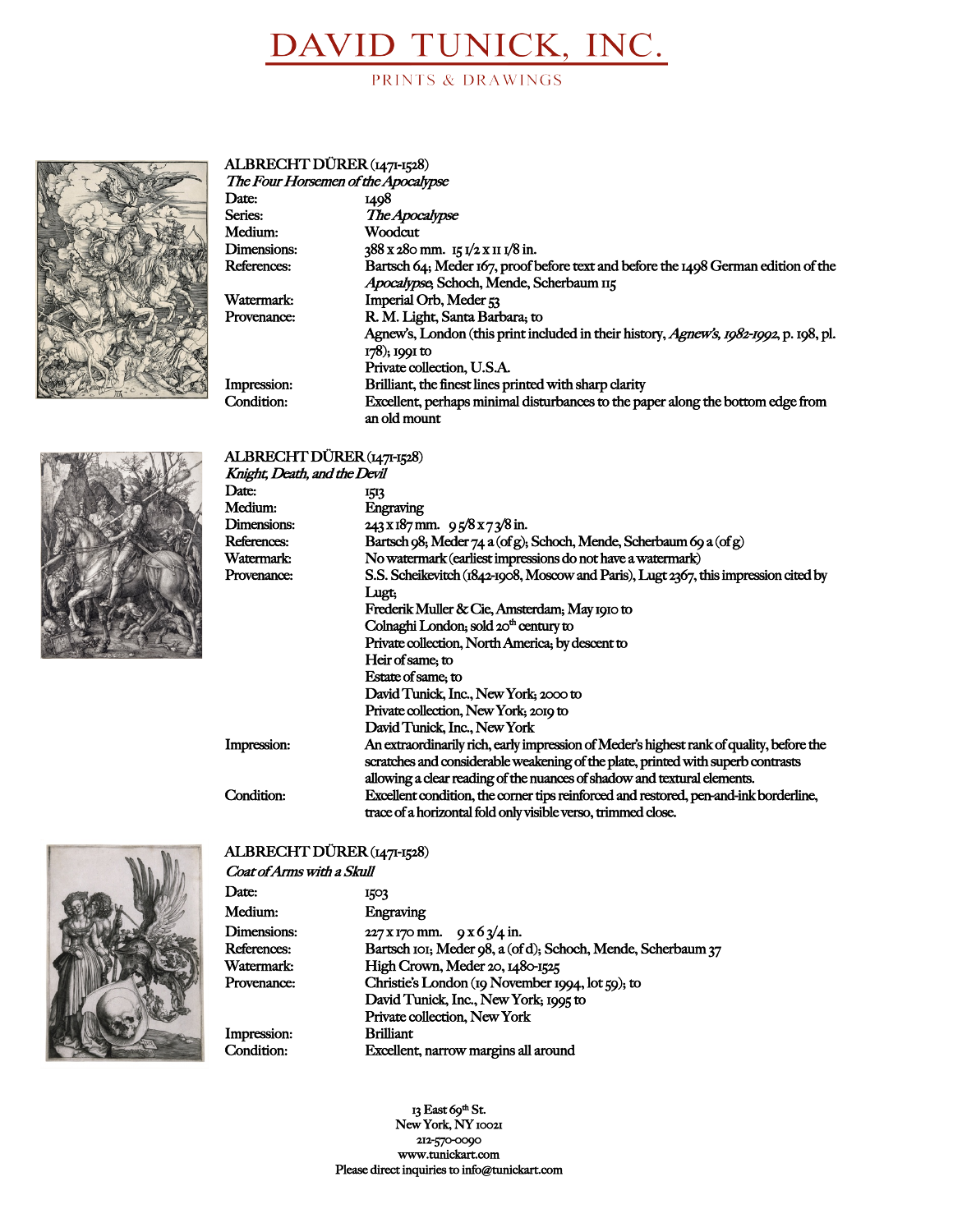# DAVID TUNICK, INC.

PRINTS & DRAWINGS



### ALBRECHT DÜRER (1471-1528)<br>Landscape with a Large Cannon

| Landscape with a Large Cannon |                                                                                   |
|-------------------------------|-----------------------------------------------------------------------------------|
| Date:                         | <b>IKI8</b>                                                                       |
| Medium:                       | Etching on laid paper                                                             |
| Dimensions:                   | Sheet: $216 \times 318$ mm. $81/2 \times 121/2$ in.                               |
| References:                   | Bartsch 99; Meder 96 a (of b), before the rust;                                   |
|                               | Schoch, Mende, Scherbaum 85;                                                      |
|                               | Art in Print, January-February 2016, An Undiscovered State of Albrecht Dürer's    |
|                               | Large Cannon, by Maik Bindelwald, pp. 6-7, first state of three                   |
| Watermark:                    | Small high crown, Briquet 4960, Meder 31 (the only watermark that Meder describes |
|                               | for the print as Meder a)                                                         |
| Provenance:                   | Junius Spencer Morgan (Princeton/Paris, 1867-1932), Lugt 1536;                    |
|                               | Private collection, U.S.A., and                                                   |
|                               | By descent                                                                        |
| Impression:                   | <b>Extremely fine</b>                                                             |
| Condition:                    | Excellent, trimmed to and just within the platemark                               |
|                               |                                                                                   |



### ALBRECHT DÜRER (1471-1528)

| 1515                                                                                                                                                                                                                                |
|-------------------------------------------------------------------------------------------------------------------------------------------------------------------------------------------------------------------------------------|
| Woodcut on laid paper                                                                                                                                                                                                               |
| "Rinoceronta No. 136" at the bottom in brown pen-and-ink in an old hand verso ("no.<br>136" refers to the number assigned to the print by Bartsch and Hausmann, the latter<br>catalogue raisonné published in 1861);                |
| "139" at the top edge in brown pen-and-ink in an old hand recto                                                                                                                                                                     |
| $216 \times 299$ mm. $81/2 \times 113/4$ in.                                                                                                                                                                                        |
| Meder 273, Schoch, Mende, and Scherbaum 241, probably early in or just before the $4th$<br>edition of 8, with the thin horizontal crack through the left hind leg barely visible<br>(probably printed c. 1540-50 or not long after) |
| Similar to Bishop's Coat of Arms, Meder 30 (which Meder dates 1540-50)                                                                                                                                                              |
| David Tunick, Inc., c. 1968 to<br>Private collection, U.S.A.                                                                                                                                                                        |
| Very fine, with consequent full printing, little or no wear throughout, including the<br>thinly cut lines, which are distinct and clear                                                                                             |
| Damage at the corners and other scattered small flaws mostly around the edges, vertical<br>center crease, some surface dirt, trimmed to the borderline, without text                                                                |
|                                                                                                                                                                                                                                     |



#### ALBRECHT DÜRER (1471-1528) The Small Horse

| Date:       | 1505                                                                                                       |
|-------------|------------------------------------------------------------------------------------------------------------|
| Medium:     | Engraving                                                                                                  |
| Dimensions: | $165 \times 108$ mm. $6 \frac{3}{8} \times 4 \frac{1}{4}$ in.                                              |
| References: | Bartsch 96; Meder 93 a (of d);                                                                             |
|             | Schoch, Mende & Scherbaum 42                                                                               |
| Watermark:  | None visible                                                                                               |
| Provenance: | Kupferstichkabinett der Staatlichen Museen, Berlin, Lugt 1606, and Lugt 2398,<br>mark used for duplicates, |
|             | New York print trade; ca. 1990 to                                                                          |
|             | Private collection, New England                                                                            |
| Impression: | <b>Brilliant</b>                                                                                           |
| Condition:  | Excellent, trimmed to and just within the borderline                                                       |
|             |                                                                                                            |

13 East 69<sup>th</sup> St. New York, NY 10021 212-570-0090 www.tunickart.com Please direct inquiries to info@tunickart.com